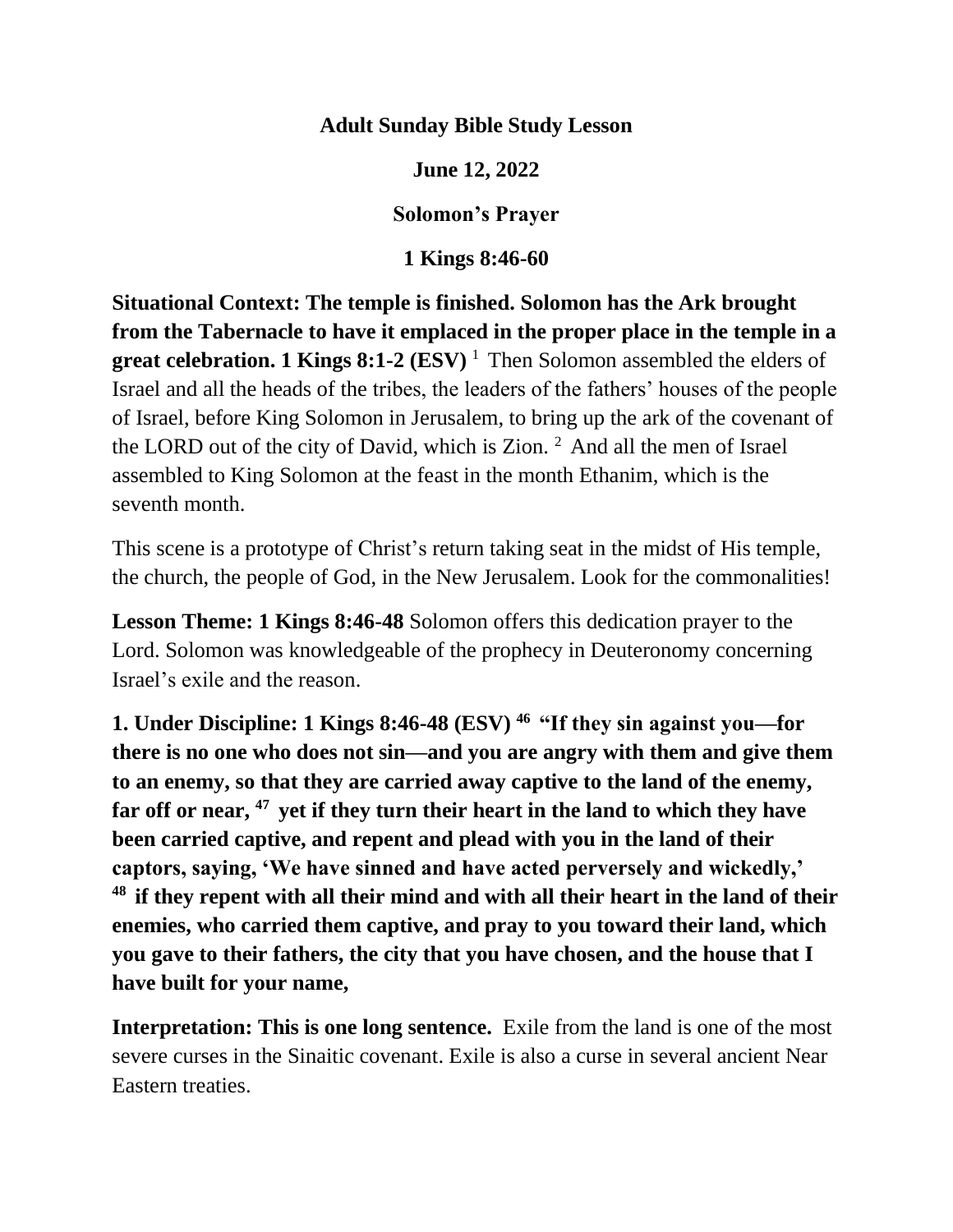### **Supporting Texts:**

**Romans 3:10 (ESV)** <sup>10</sup> as it is written: "None is righteous, no, not one;

**Psalm 14:1 (ESV)** <sup>1</sup> The fool says in his heart, "There is no God." They are corrupt, they do abominable deeds, there is none who does good.

**Leviticus 26:33-35 (ESV)**  $^{33}$  And I will scatter you among the nations, and I will unsheathe the sword after you, and your land shall be a desolation, and your cities shall be a waste.  $34$  "Then the land shall enjoy its Sabbaths as long as it lies desolate, while you are in your enemies' land; then the land shall rest, and enjoy its Sabbaths. <sup>35</sup> As long as it lies desolate it shall have rest, the rest that it did not have on your Sabbaths when you were dwelling in it.

**Deuteronomy 30:1-3 (ESV)<sup>1</sup>** "And when all these things come upon you, the blessing and the curse, which I have set before you, and you call them to mind among all the nations where the LORD your God has driven you,  $2$  and return to the LORD your God, you and your children, and obey his voice in all that I command you today, with all your heart and with all your soul,  $3$  then the LORD your God will restore your fortunes and have mercy on you, and

he will gather you again from all the peoples where the LORD your God has scattered you.

Acts 11:18 (ESV)<sup>18</sup> When they heard these things they fell silent. And they glorified God, saying, "Then to the Gentiles also God has granted repentance that leads to life."

### **Discussion Starters:**

**What kind of knowledge did Solomon need to pray this prayer?**

**Explain repentance as a gift from God.**

**What is the covenant person's duty when disciplined by God?**

**What grace is required to repent?**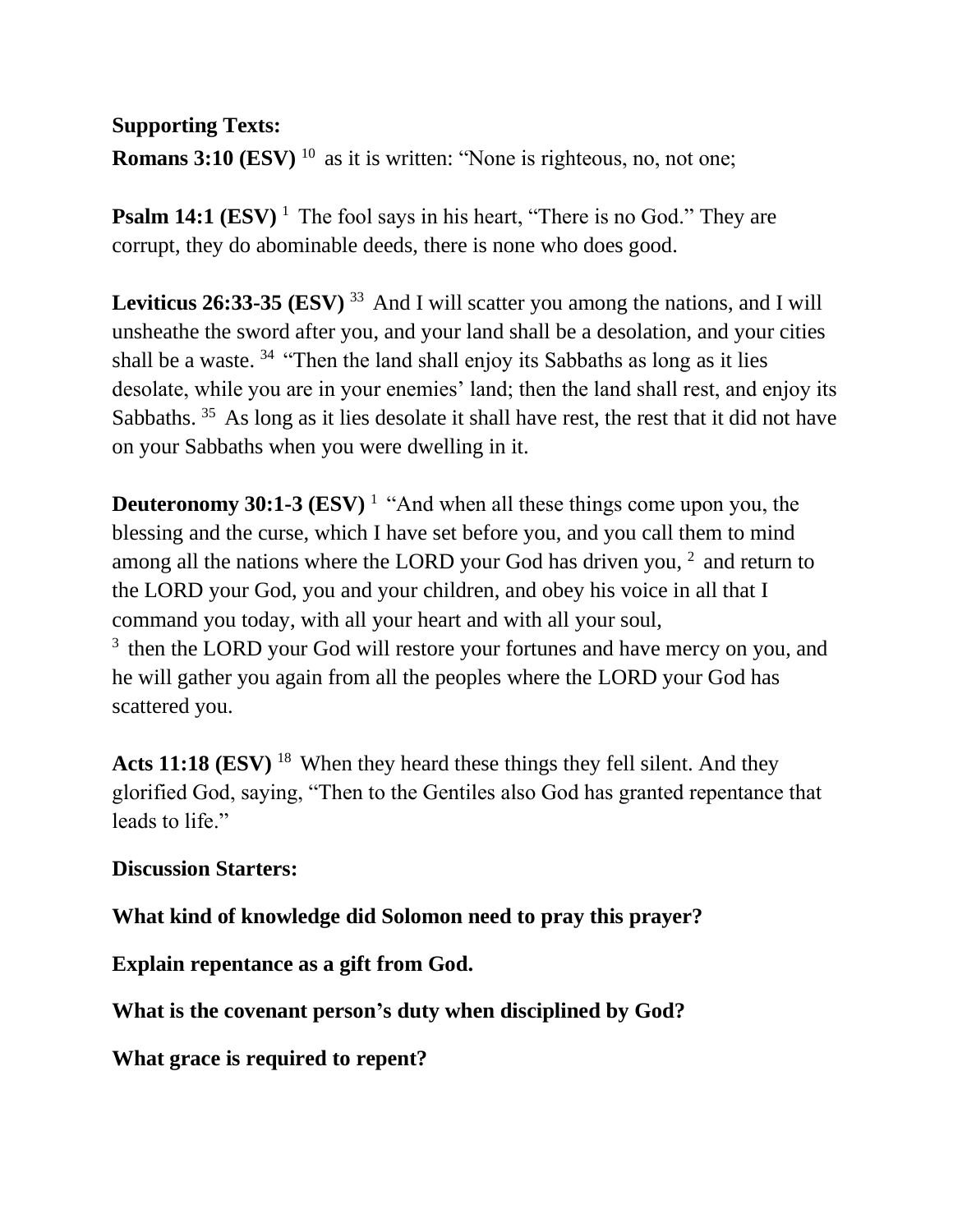**2. Forgive: 1 Kings 8:49-53 (ESV)<sup>49</sup> then hear in heaven your dwelling place** their prayer and their plea, and maintain their cause  $50$  and forgive your people who have sinned against you, and all their transgressions that they have committed against you, and grant them compassion in the sight of those who carried them captive, that they may have compassion on them  $51$  (for they are your people, and your heritage, which you brought out of Egypt, from the midst of the iron furnace). **<sup>52</sup>Let your eyes be open to the plea of your servant and to the plea of your people Israel, giving ear to them whenever they call to you. <sup>53</sup>For you separated them from among all the peoples of the earth to be your heritage, as you declared through Moses your servant, when you brought our fathers out of Egypt, O Lord GOD."**

**Interpretation:** Since God specifically chose Israel and liberated them from Egypt to become His own special inheritance, Solomon prays that God will not forget this history of redemption when Israel finds itself in exile

# **Supporting Texts:**

**Deuteronomy 4:20 (ESV)** <sup>20</sup> But the LORD has taken you and brought you out of the iron furnace, out of Egypt, to be a people of his own inheritance, as you are this day.

**[Moses] Deuteronomy 9:26 (ESV)** <sup>26</sup> And I prayed to the LORD, 'O Lord GOD, do not destroy your people and your heritage, whom you have redeemed through your greatness, whom you have brought out of Egypt with a mighty hand.

# **Discussion Starters:**

**On what basis does God "hear"?**

**How can God forget? What then is Solomon asking?**

**Can God grant compassion? Grant hostility?**

**What was Israel's cause?**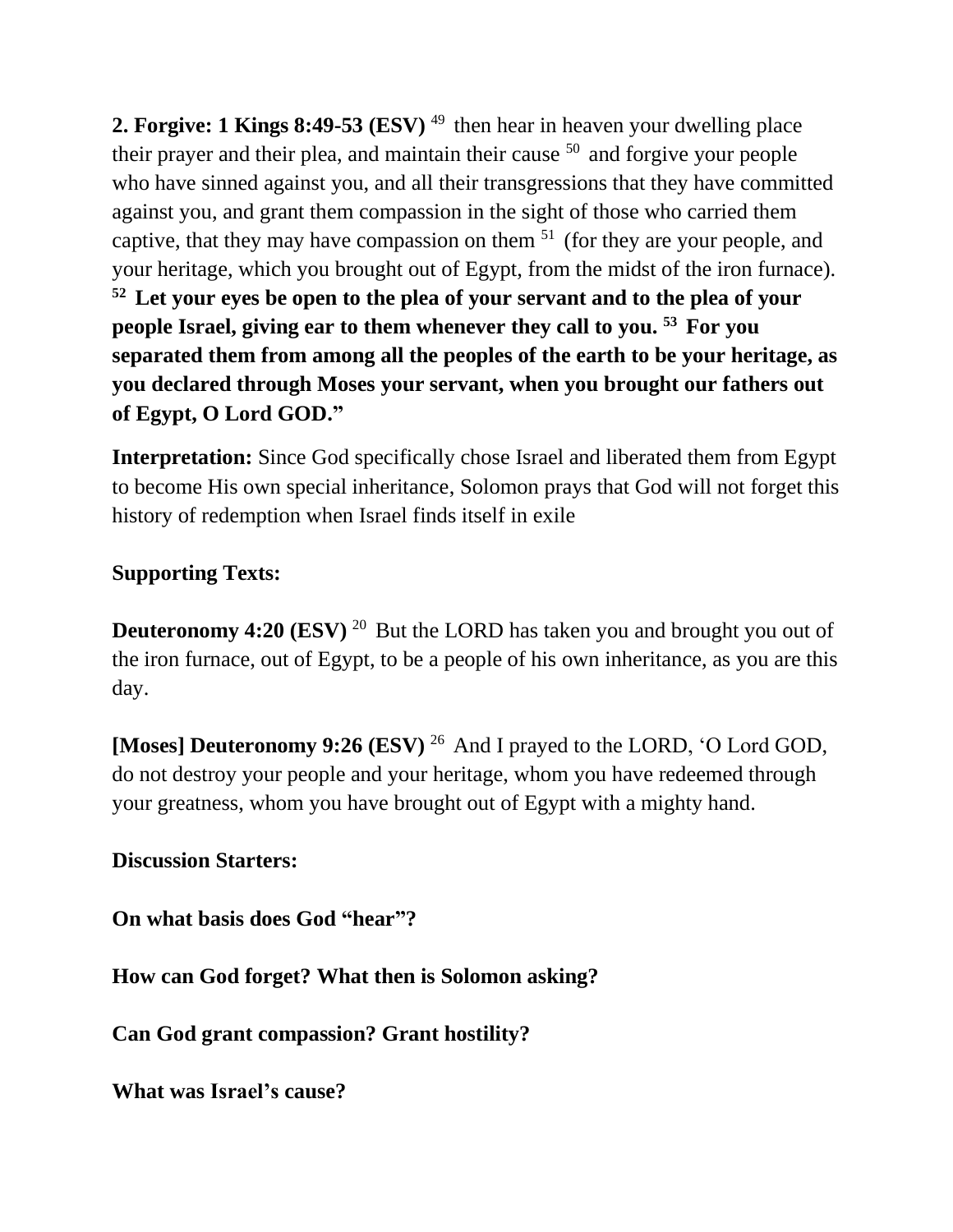**3. Sustain: 1 Kings 8:54-60 (ESV)** <sup>54</sup> Now as Solomon finished offering all this prayer and plea to the LORD, he arose from before the altar of the LORD, where he had knelt with hands outstretched toward heaven.<sup>55</sup> And he stood and blessed all the assembly of Israel with a loud voice, saying,  $56$  "Blessed be the LORD who has given rest to his people Israel, according to all that he promised. Not one word has failed of all his good promise, which he spoke by Moses his servant.  $57$  The LORD our God be with us, as he was with our fathers. **May he not leave us or forsake us, <sup>58</sup>that he may incline our hearts to him, to walk in all his ways and to keep his commandments, his statutes, and his rules, which he commanded our fathers. <sup>59</sup>Let these words of mine, with which I have pleaded before the LORD, be near to the LORD our God day and night, and may he maintain the cause of his servant and the cause of his people Israel, as each day requires, <sup>60</sup>that all the peoples of the earth may know that the LORD is God; there is no other.** 

**Interpretation:** After considerable upheaval in the period of wilderness wandering and conquest, Israel had experienced the fulfillment of the good promise, which He promised through His servant Moses. In the New Testament, Christians are exhorted to make every effort to enter God's rest.

# **Supporting Texts:**

**Deuteronomy 12:10 (ESV)** <sup>10</sup> But when you go over the Jordan and live in the land that the LORD your God is giving you to inherit, and when he gives you rest from all your enemies around, so that you live in safety,

**Joshua 23:14 (ESV)** <sup>14</sup> "And now I am about to go the way of all the earth, and you know in your hearts and souls, all of you, that not one word has failed of all the good things that the LORD your God promised concerning you. All have come to pass for you; not one of them has failed.

**Hebrews 4:11 (ESV)** <sup>11</sup> Let us therefore strive to enter that rest, so that no one may fall by the same sort of disobedience.

### **Discussion Starters:**